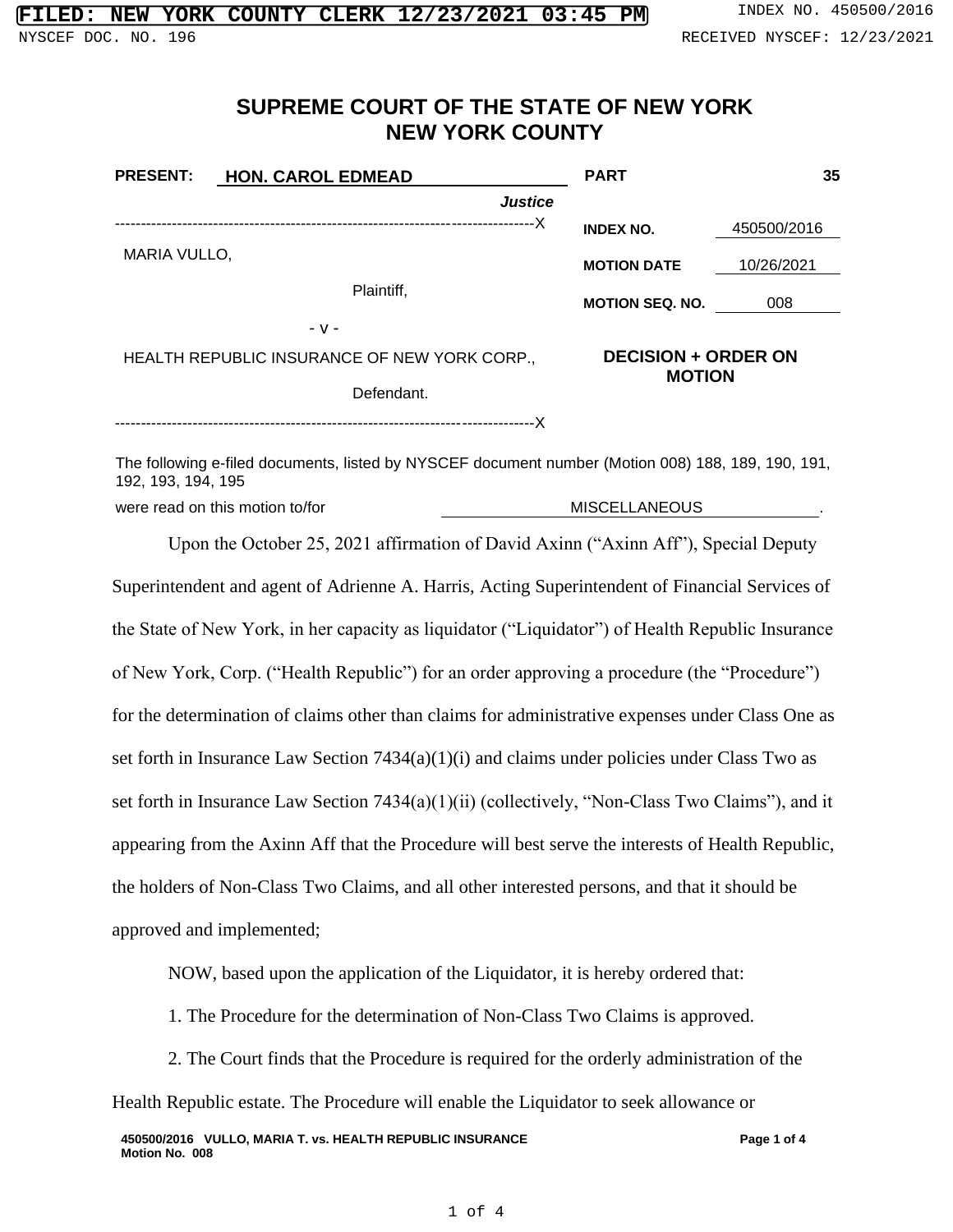disallowance of Non-Class Two Claims while offering due process to claimants who object to her recommendations.

3. The Procedure is as follows:

a. The Procedure shall apply to claims for payment against Health Republic other than claims for administrative expenses under Class One as set forth in Insurance Law Section 7434(a)(1)(i) and claims under policies under Class Two as set forth in Insurance Law Section 7434(a)(1)(ii) ("Non-Class Two Claims").

b. To the extent anything contained in the Procedure is inconsistent with any contract or document governing Non-Class Two Claims, the Procedure shall govern.

c. The Liquidator shall review all claims on its books and records or filed on or before August 9, 2021, the deadline by which claimants were permitted to submit Non-Class Two Claims to the Liquidator, and issue a Notice of Determination ("NOD"), for each Non-Class Two Claim. The NOD shall be transmitted by email or first-class mail pursuant to paragraph "d" below. The NOD shall advise each claimant that:

i. The Liquidator has examined the claim and has recommended that the claim be allowed, in whole or in part, and the amount of the recommended allowance, or that the claim be disallowed and the reason therefor.

ii. No further action is required by the claimant if the claimant accepts the Liquidator's recommendation.

iii. The claimant may object to the NOD by serving a written objection on the Liquidator within forty-five (45) days after the date of mailing of the NOD. All such objections must be submitted via the online portal located at www.healthrepublicny.org.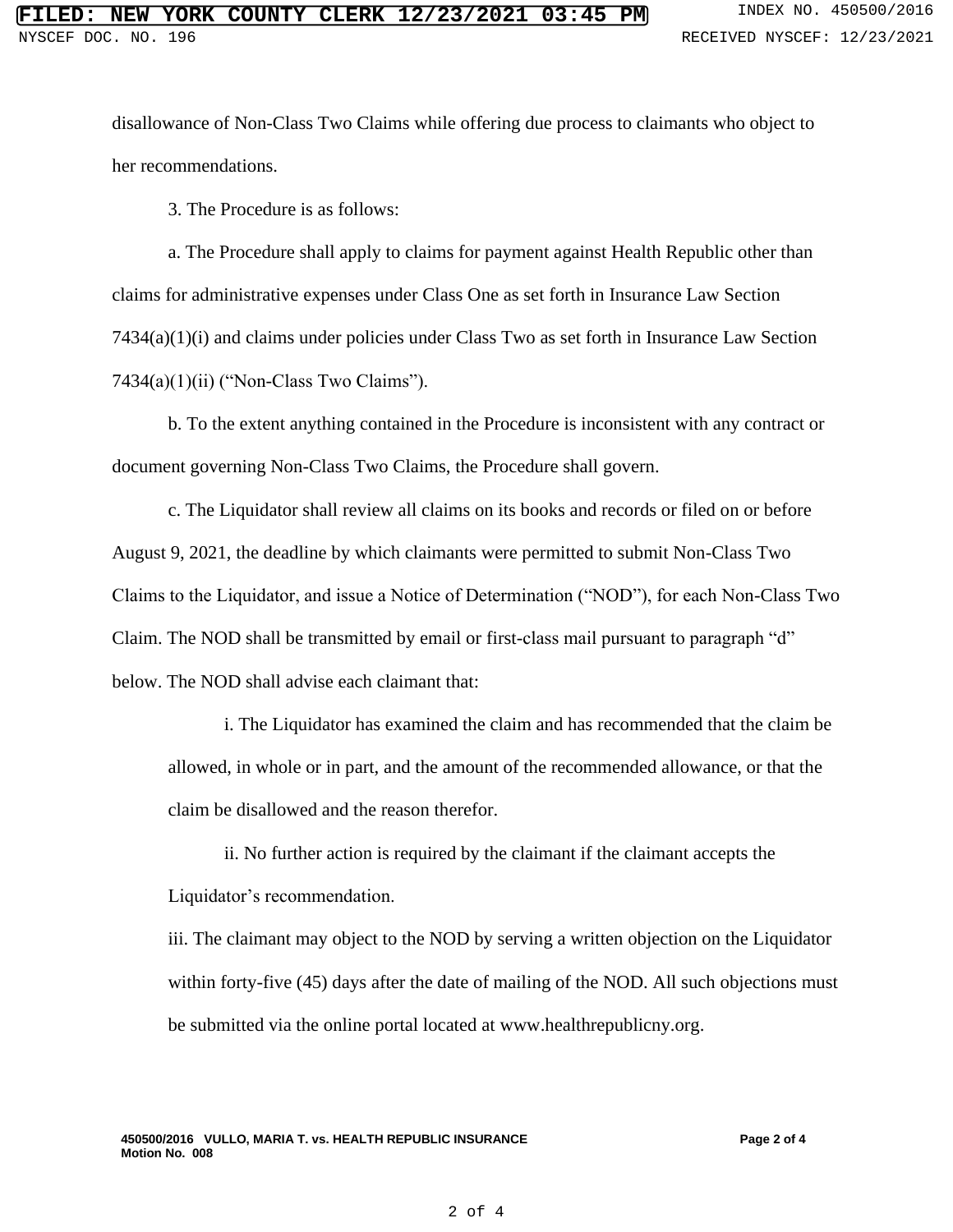iv. If the claimant makes a timely written objection, the claimant will be entitled to have a court-appointed referee hear and report on the validity of the claimant's objection.

v. Either the claimant or the Liquidator may move the court overseeing the Health Republic liquidation, on notice, for an order confirming or denying the Referee's report.

vi. Unless the claimant submits a timely objection under this Procedure, the Liquidator's recommendation in the NOD will be presented to this Court for approval, and the claimant's right to share in a distribution of assets, if any, pursuant to Insurance Law Section 7434, will be fully and finally determined.

d. NODs and all other correspondence pursuant to this Order shall be made to the email or physical address as reflected in the proof of claim filed by the claimant or, if a books and records claim, the email or physical address as reflected in Health Republic's books and records.

e. Unless the claimant submits a timely objection under this Procedure, the Liquidator's recommendation in the NOD will be presented to this Court for approval, and the claimant's right to share in a distribution of assets, if any, pursuant to Insurance Law Section 7434, will be fully and finally determined.

f. The claimant may object to the NOD by serving a written objection on the Liquidator within forty-five (45) days after the date of mailing of the NOD. All such objections must be submitted via the online portal located at www.healthrepublicny.org.

g. Any objection to an NOD that is not resolved by the parties will be referred to a referee appointed by this Court. Such referral must be made within forty-five (45) days after the Liquidator's receipt of the claimant's objection to the NOD. The deadlines